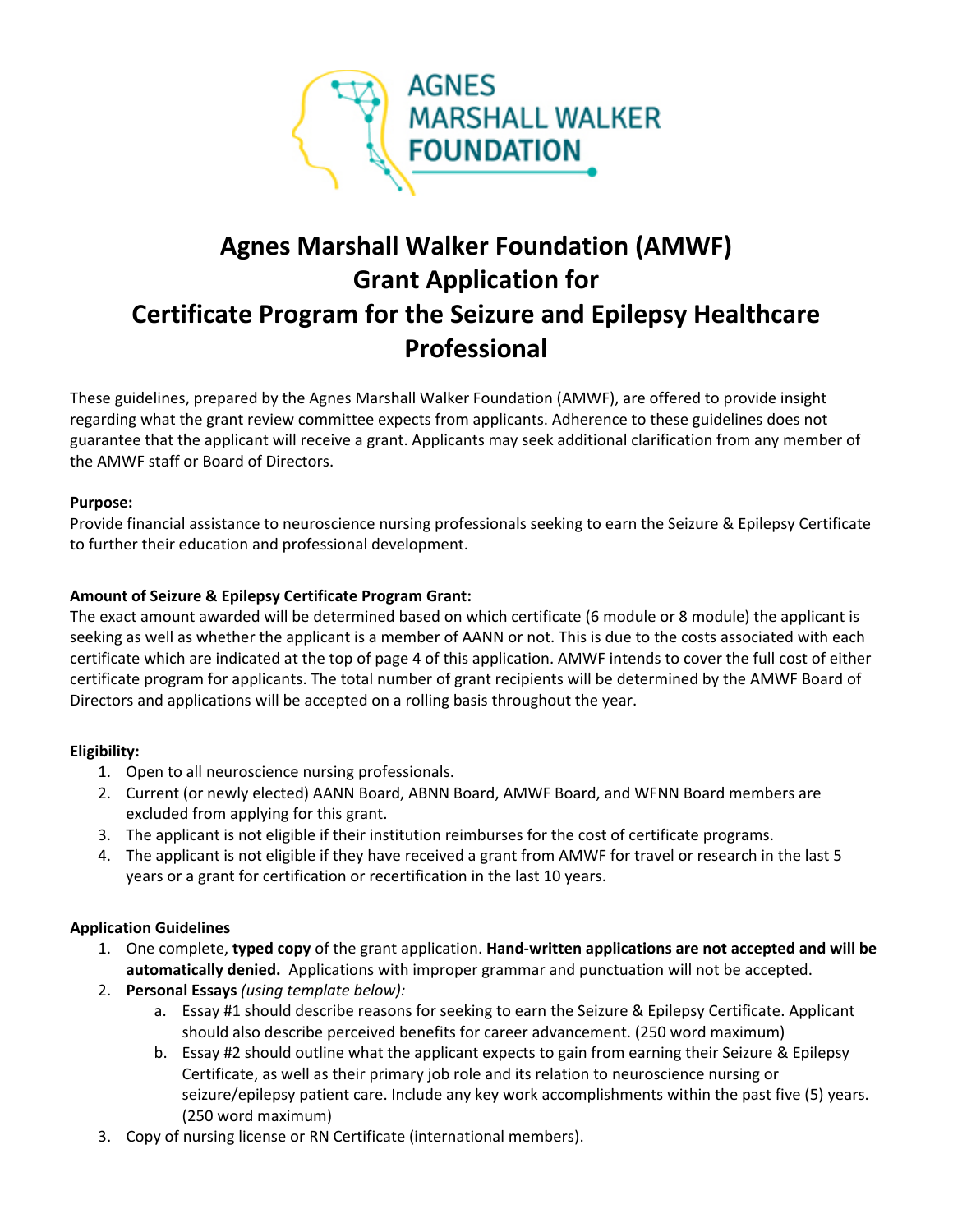#### **Deadline:**

- 1. Completed applications are accepted on a rolling basis and grant applications will be reviewed as they are received.
- 2. AMWF only accepts submissions via email.
	- a. Email to [grants@amwf.org](mailto:grants@amwf.org?subject=Grant%20Application%20for%20AANN%20Membership) (subject line: Grant Application for Seizure & Epilepsy Certificate Program)
- 3. Incomplete applications will not be considered.

#### **Review Process**:

- 1. Completed applications will be reviewed by the Agnes Marshall Walker Foundation (AMWF) Grant Review Committee and the AMWF Board.
- 2. If you have not obtained acknowledgement that your application has been received at the AMWF office within 2 weeks of submitting it, please contact AMWF at [info@amwf.org.](mailto:info@amwf.org)

#### **Notification:**

All applicants will be notified if they are receiving the grant within 12 weeks of the application being received by AMWF.

#### **Questions:**

If you have any questions about this grant or the application process, please contact AMWF staff at [grants@AMWF.org.](mailto:grants@AMWF.org)

#### **Recipients of this grant agree to:**

- 1. Utilize grant funds towards the Seizure & Epilepsy Certificate Program.
- 2. Submit a summary quote or statement to AMWF about the benefits of earning your Seizure & Epilepsy Certificate within ninety (90) days of joining. Send the statement to [grants@AMWF.org.](mailto:grants@AMWF.org)
- 3. Grant permission to AANN and AMWF to use their name in promotion of the AMWF grant program in the AANN *Neuroscience News*, AANN/ABNN website, at the AANN Annual Conference, on Facebook, and other social media, and/or through other marketing initiatives deemed appropriate by the AMWF.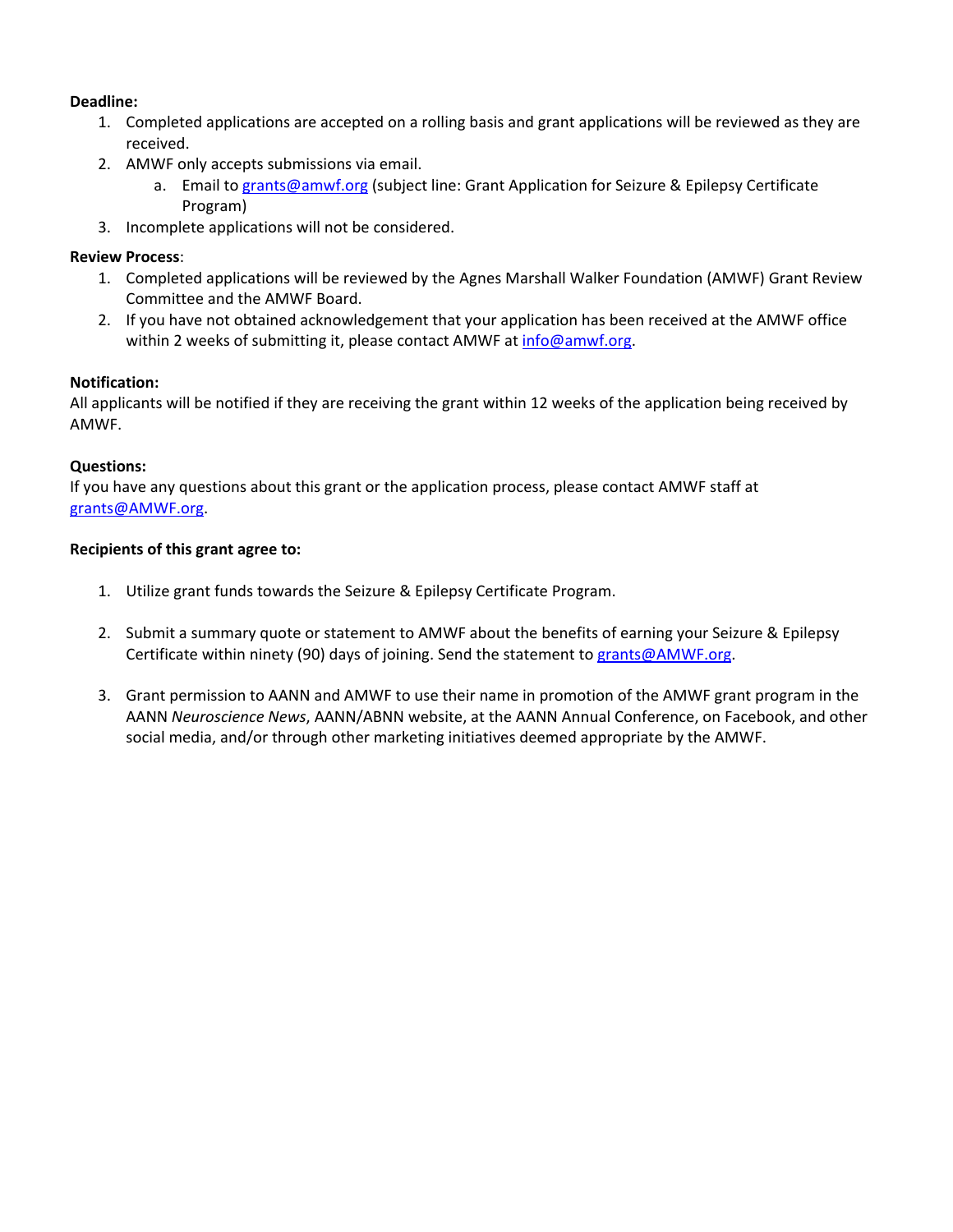### **Grant Application for Seizure & Epilepsy Certificate Program**

*Typing of this document is required.* \*indicates required field

**\*Please provide an electronic (e.g., scanned) copy of license or other documentation.** If not applicable (i.e., international members), provide a copy of your RN certificate and an English translation of the document.

**\*As a recipient of this grant, I agree to:**

1. Utilize grant funds towards the Seizure & Epilepsy Certificate Program.

**\_\_\_\_\_\_\_\_\_\_\_\_\_\_\_\_\_\_\_\_\_\_\_\_\_\_\_\_\_\_\_\_\_\_\_\_ \_\_\_\_\_\_\_\_\_\_\_\_\_\_\_\_\_\_\_\_\_\_**

- 2. Submit a summary quote or statement to AMWF about the benefits of earning the Seizure & Epilepsy Certificate within ninety (90) days of joining. Send the statement to [grants@AMWF.org.](mailto:grants@AMWF.org)
- 3. Grant permission to AANN and AMWF to use my name in promotion of the AMWF grant program in the AANN *Neuroscience News*, AANN/ABNN website, at the AANN Annual Conference, on Facebook, and other social media, and/or through other marketing initiatives deemed appropriate by the AMWF.

Authorized Signature (electronic) Date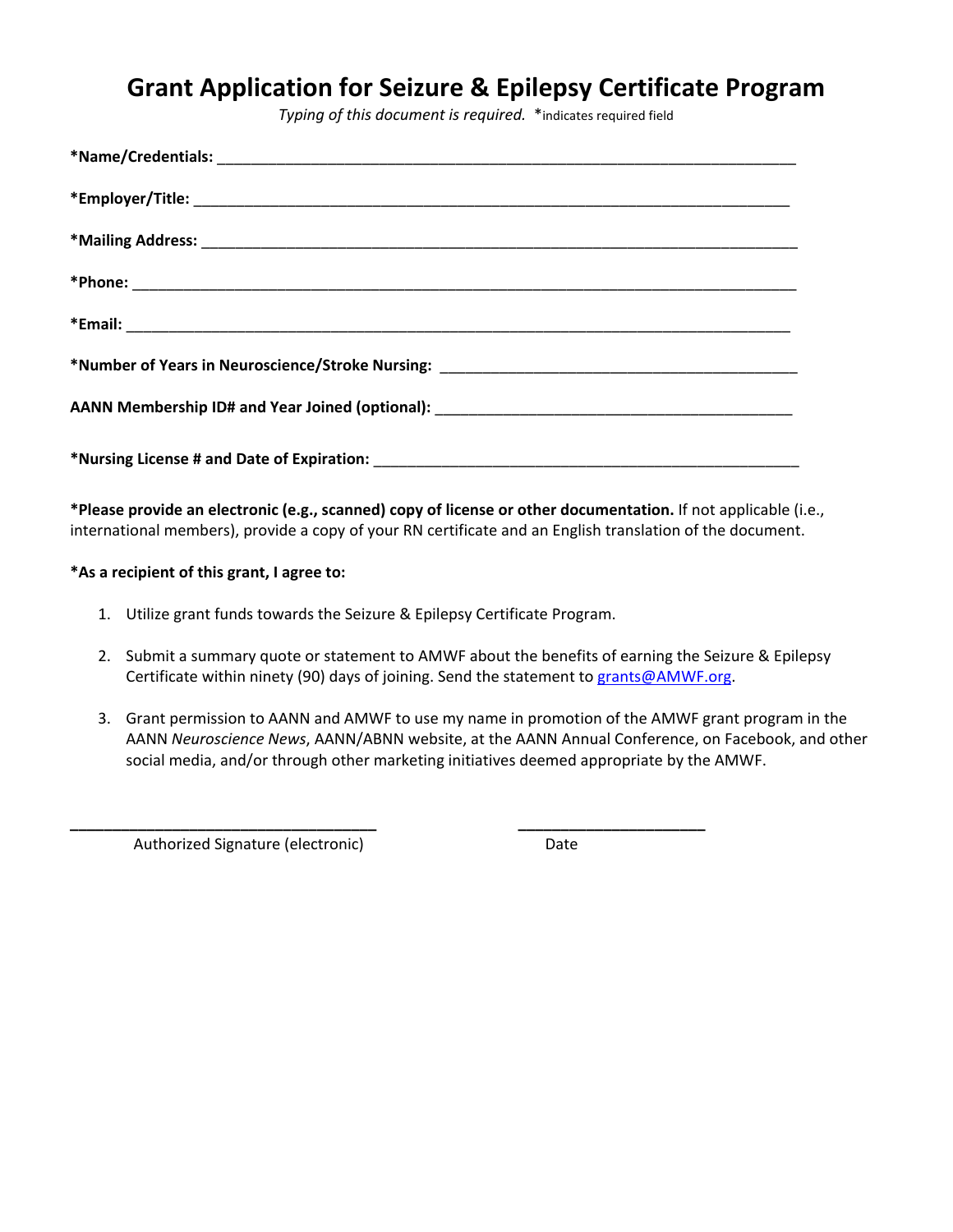Which Seizure & Epilepsy Certificate are you seeking?

Certificate Program for the Seizure and Epilepsy Healthcare Professional (6 Modules)

Cost: \$250 for AANN members, \$400 for non-members

Certificate Program for the Seizure and Epilepsy Healthcare Professional in a Comprehensive Epilepsy Center (8 Modules)

Cost: \$300 for AANN members, \$450 for non-members

How did you hear about this grant?

| Website                        |
|--------------------------------|
| Email                          |
| Neuroscience News E-Newsletter |
| Facebook                       |
|                                |

 $\Box$  Instagram

 $\Box$  Twitter

Co-worker/Supervisor

 $\Box$  Other (please explain):  $\Box$ 

\*Does your institution reimburse for certificates?

| ł |
|---|
|   |

 $\Box$  No

**If yes, explain and provide estimated US dollar amounts.** Example: institution pays \$50 for certificates.

**\_\_\_\_\_\_\_\_\_\_\_\_\_\_\_\_\_\_\_\_\_\_\_\_\_\_\_\_\_\_\_\_\_\_\_\_\_\_\_\_\_\_\_\_\_\_\_\_\_\_\_\_\_\_\_\_\_\_\_\_\_\_\_\_\_\_\_\_\_\_\_\_\_\_\_\_\_\_\_\_\_\_\_\_\_\_\_\_**

**\_\_\_\_\_\_\_\_\_\_\_\_\_\_\_\_\_\_\_\_\_\_\_\_\_\_\_\_\_\_\_\_\_\_\_\_\_\_\_\_\_\_\_\_\_\_\_\_\_\_\_\_\_\_\_\_\_\_\_\_\_\_\_\_\_\_\_\_\_\_\_\_\_\_\_\_\_\_\_\_\_\_\_\_\_\_\_\_**

\*Are you a current member of AANN?

|  | s. |
|--|----|
|  | C) |

\*Have you received a grant from AMWF, or WFNN, or any other group for your membership in the last 3 years?

| u |
|---|
|   |

\*Have you received a research or travel grant from AMWF in the last 5 years?

| c<br>Ξ  |
|---------|
| ۱l<br>n |

\*Are you a current Board member of any National or International Leadership Board of Directors?

| Yes (if yes, which one: |  |
|-------------------------|--|
|                         |  |